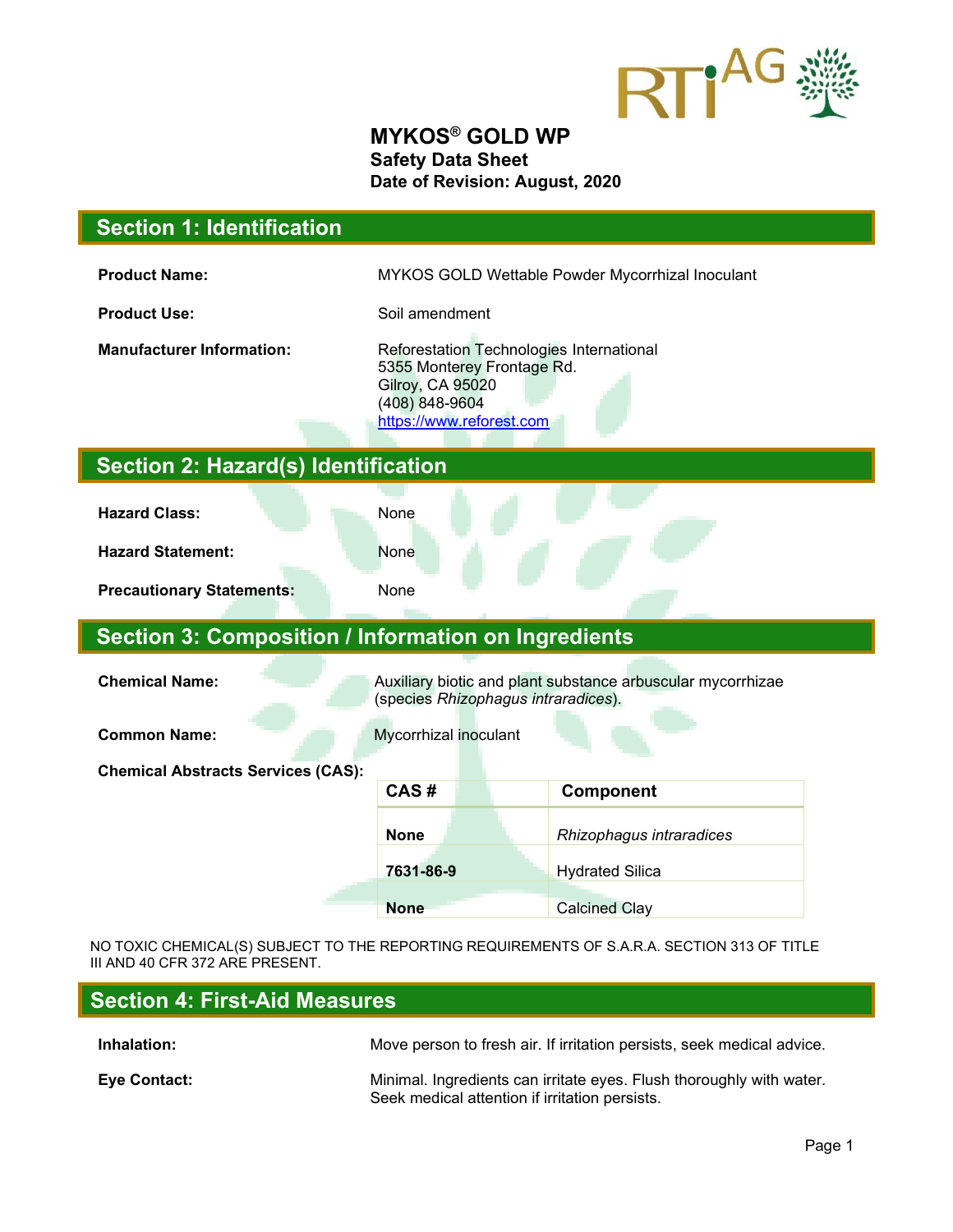| <b>Skin Contact:</b>    | No incidents of irritation to skin reported. Wash thoroughly with soap<br>and water.                                                                           |
|-------------------------|----------------------------------------------------------------------------------------------------------------------------------------------------------------|
| Ingestion:              | Minimal low toxicity. If swallowed and the person is conscious, give a<br>large amount of water to drink and make the person vomit. Seek<br>medical attention. |
| <b>Recommendations:</b> | Provide general supportive measures and treat symptomatically.                                                                                                 |

#### **Section 5: Fire-Fighting Measures**

**Extinguishing Equipment:** Water, sand, or fine earth. Stream smothering can be used in relatively small enclosures. Substance is essentially non-flammable.

**Hazardous Combustion:** None

**Special Protective Equipment:** Wear full protective clothing and self-contained breathing apparatus. Use agents appropriate to surrounding materials to extinguish fire. Evacuate downwind if large quantities are involved in fire.

## **Section 6: Accidental Release Measures**

**Containment:** Sweep up and scoop into container for reuse, recycle, or disposal. Keep out of all waterways.

**Cleanup Procedures**: Apply as soil amendment to field. If product is contaminated, dispose of in an approval landfill disposal facility in accordance with applicable Federal, State, Provincial, or Local regulations.

## **Section 7: Handling and Storage**

**Safe Handling:** Wear dust mask when handling.

**Safe Storage:** Store in cool, dry place.

# **Section 8: Exposure Controls / Personal Protection**

PEL's: None

**Engineering controls:** None required

**Recommendations**: Wear mask when handling.

# **Section 9: Physical and Chemical Properties**

**Odor:** No appreciable odor **Odor Threshold:** Not applicable **pH:** Not applicable **Melting/Freezing Point:** Not applicable<br> **Flash Point:** Not applicable

**Appearance:** 16-30 mesh granules. Color light brown **Not applicable**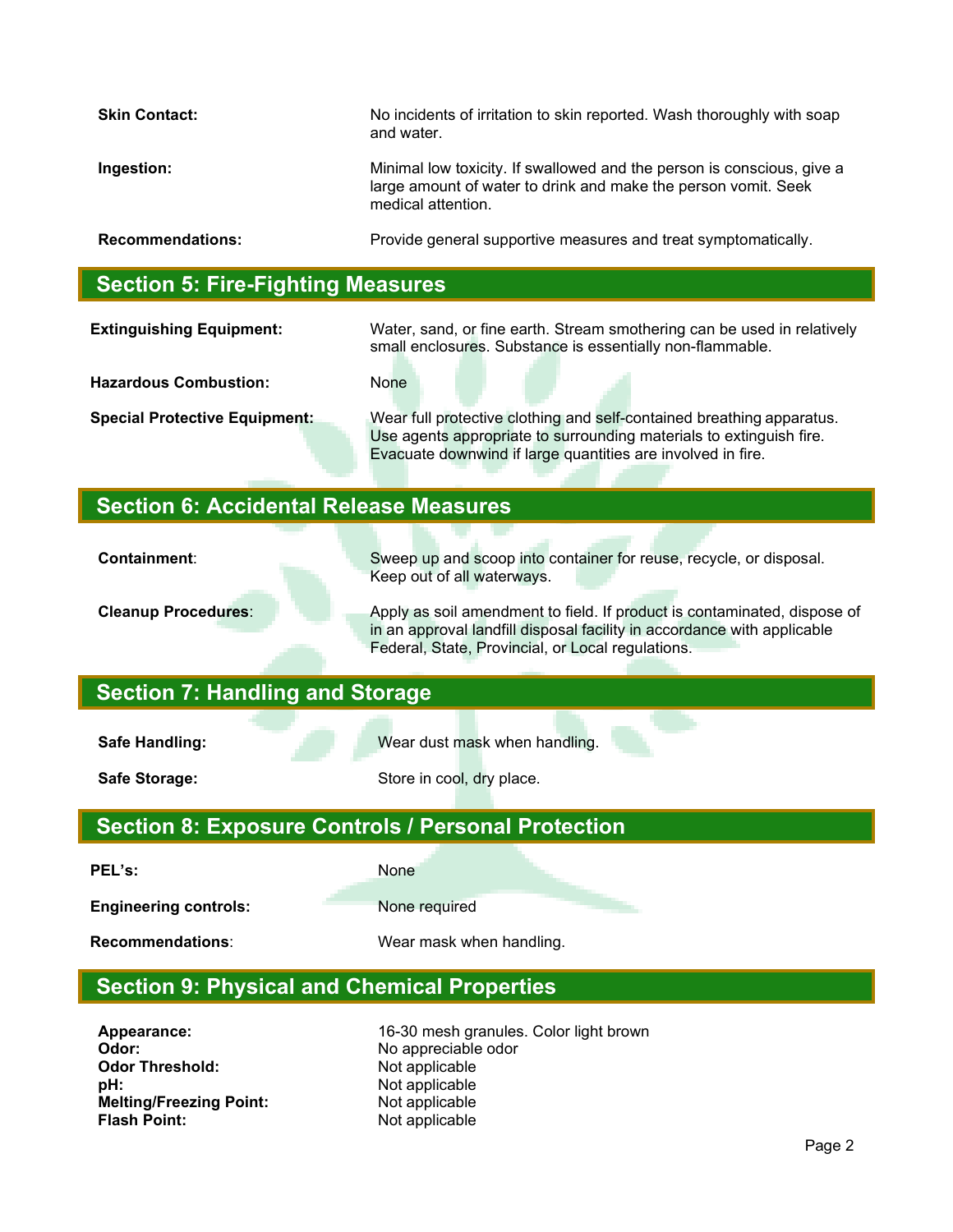| <b>Evaporation Rate:</b>          | Not applicable |
|-----------------------------------|----------------|
| Flammability (solid gas):         | Not applicable |
| <b>Upper/Low Flammability or</b>  |                |
| <b>Explosive limits:</b>          | Not applicable |
| Vapor Pressure:                   | Not applicable |
| <b>Relative Density:</b>          | Not applicable |
| Solubility:                       | Not soluble    |
| <b>Partition Coefficient:</b>     | Not applicable |
| <b>Auto-ignition Temperature:</b> | Not applicable |
| <b>Decomposition Temperature:</b> | Not applicable |
| <b>Viscosity:</b>                 | Not applicable |
| <b>Specific Gravity:</b>          | 1.2 to 1.5     |
|                                   |                |

## **Section 10: Stability and Reactivity**

**Chemical Stability:** Stable

## **Section 11: Toxicology Information**

Acute and Chronic Toxicity: No significant concern

**Carcinogenicity:** No significant concern

#### **Section 12: Ecological Information (non-mandatory)**

**Ecotoxicity:** Insignificant

**Aquatic Toxicity: Aquatic Toxicity: Insignificant** 

#### **Section 13: Disposal Considerations (non-mandatory)**

**Recommendations on Disposal:** If material is released or spilled, sweep up and scoop into container for reuse, recycling, or disposal. Keep out of all waterways. Apply as soil amendment to field. If product is contaminated, dispose of in an approved landfill disposal facility in accordance with federal, state, provincial, or local regulations.

# **Section 14: Transport Information (non-mandatory)**

**UN Number:** None **UN Proper Shipping Name:** Not applicable<br> **Transport Hazard Class:** Not applicable **Transport Hazard Class:** Not applicable<br> **Packaging group number:** Not available **Packaging group number:** Not available<br> **Environmental Hazards:** Not applicable **Environmental Hazards: Guidance on Transport in Bulk:** Not applicable<br> **Special Precautions:** None **Special Precautions:** 

# **Section 15: Regulatory Information (non-mandatory)**